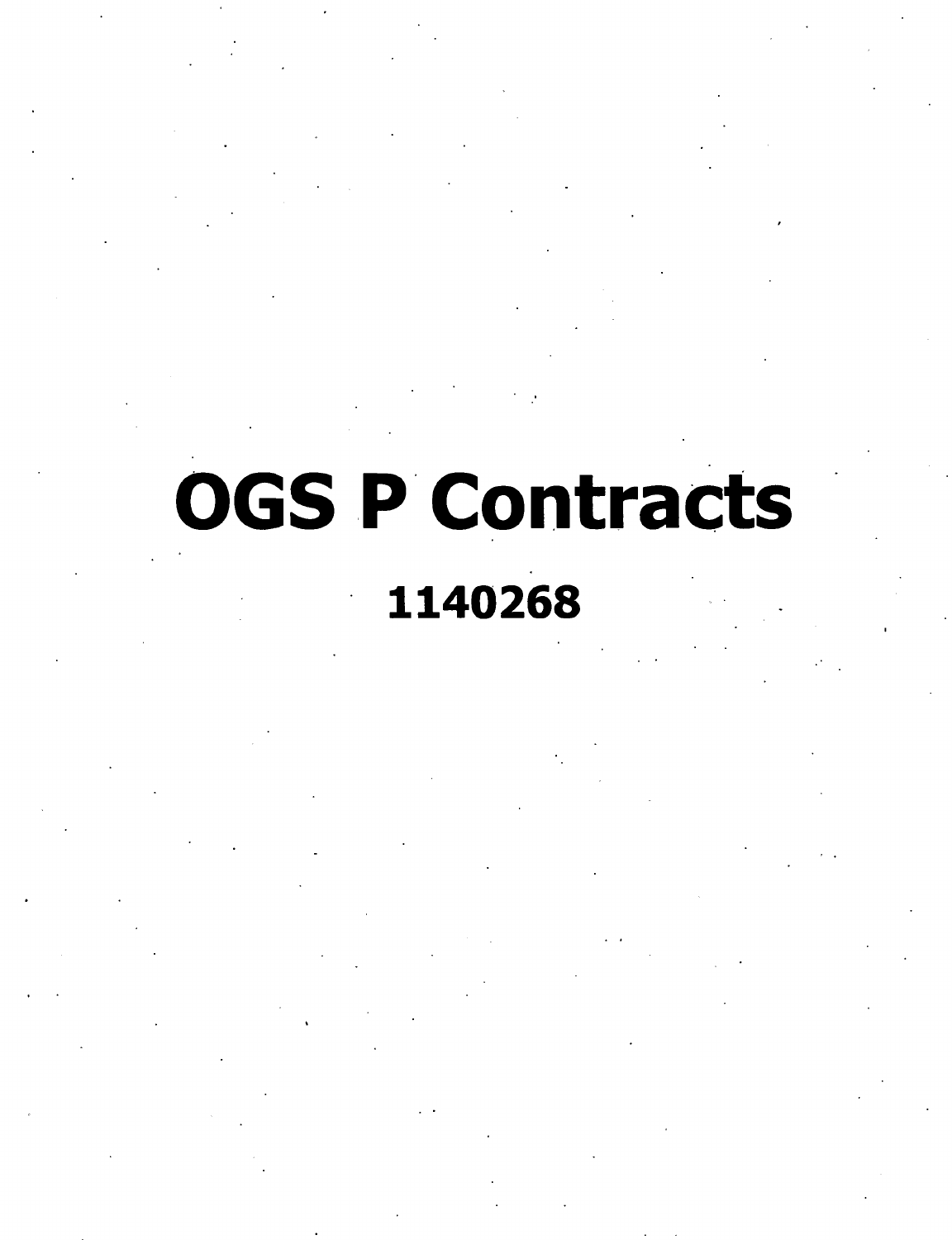#### **FORMS**

# New York State Consultant Services **Contractor's Annual Employment Report** Report Period: April 1,2019 to March 31,2020 Contracting State Agency Name Office of General Services Agency Business Unit:  $\partial$ 650 Contract Number: PB0033AA Contract Term: 09/09/2015 to 09/08/2024 Agency Department ID: *[ [YO* $\partial Q$ Contractor Name: [Metaformers Inc Contractor Address: 1850 Centennial Park Dr.Ste 105 Reston, VA 20191 Description of Services Being Provided: CONSULTING SERVICES **Scope of Contract (Choose one that best fits):** Analysis D Evaiuation Research Training □ Data Processing □ Computer Programming □ Other IT consulting Engineering Architect Services Surveying Environmental Services  $\Box$  Health Services  $\Box$  Mental Health Services  $\Box$  Accounting  $\Box$  Auditing  $\Box$  Paralegal  $\Box$  Legal  $\boxtimes$  Other Consulting **Number of Number of Amount Payable**<br>**Under the Contract Employment Category Employees Hours Worked** 0.00  $\mathbf{r}$ Total this page and the contract of the contract of the contract of the contract of the contract of the contract of the contract of the contract of the contract of the contract of the contract of the contract of the contra **Grand Total** 0.00 Name of person who prepared this report: Ruth Maza

Titie: Accountant

Phone #: 703 288 4620

Preparer's Signature:

Date Prepared: 05/08/2020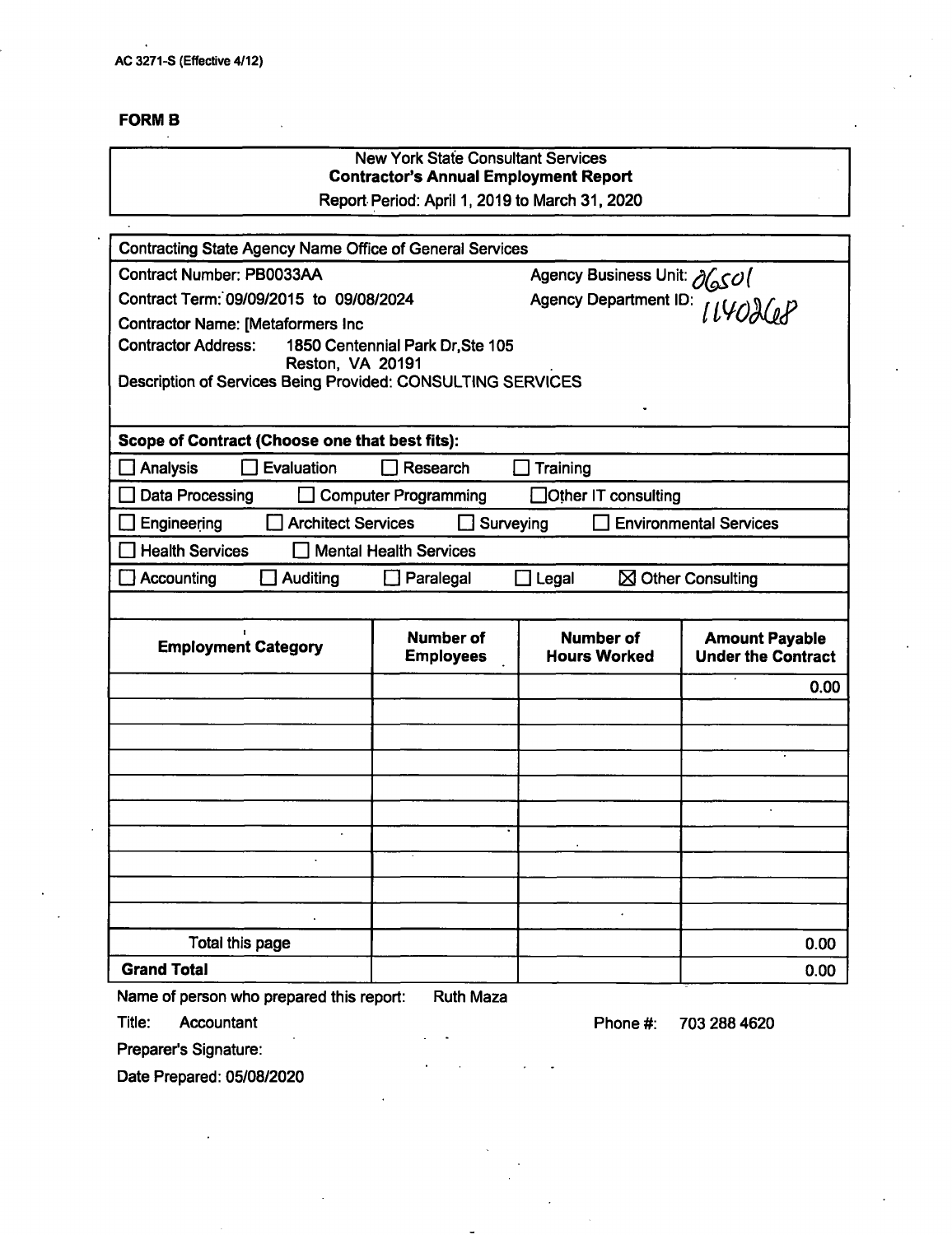#### **FORMS**

| <b>New York State Consultant Services</b><br><b>Contractor's Annual Employment Report</b>       |                                      |                                         |                                                    |
|-------------------------------------------------------------------------------------------------|--------------------------------------|-----------------------------------------|----------------------------------------------------|
| Report Period: April 1, 2019 to March 31, 2020                                                  |                                      |                                         |                                                    |
| Contracting State Agency Name: New York Office of General                                       |                                      |                                         |                                                    |
| <b>Services</b>                                                                                 |                                      |                                         |                                                    |
| <b>Contract Number: PB019AA</b>                                                                 |                                      | <b>Agency Business Unit:</b>            |                                                    |
| Contract Term: 10/09/2015 to 09/08/2024                                                         |                                      | <b>Agency Department ID:</b>            |                                                    |
| <b>Contractor Name: Grant Thornton LLP</b>                                                      |                                      |                                         |                                                    |
| <b>Contractor Address:</b><br>Albány, NY 12207                                                  | 66 S. Pearl Street, Suite 1200       |                                         |                                                    |
| Description of Services Being Provided: Project Based Information Technology Services (PBITS) . |                                      |                                         |                                                    |
|                                                                                                 |                                      |                                         |                                                    |
| Scope of Contract (Choose one that best fits):                                                  |                                      |                                         |                                                    |
| Analysis<br>Evaluation                                                                          | Research                             | <b>Training</b>                         |                                                    |
| <b>Data Processing</b>                                                                          | <b>Computer Programming</b>          | ⊠Other IT consulting                    |                                                    |
| <b>Architect Services</b><br>Engineering                                                        | Surveying                            |                                         | <b>Environmental Services</b>                      |
| <b>Health Services</b>                                                                          | <b>Mental Health Services</b>        |                                         |                                                    |
| <b>Auditing</b><br>Accounting                                                                   | Paralegal                            | Legal                                   | <b>Other Consulting</b>                            |
|                                                                                                 |                                      |                                         |                                                    |
| <b>Employment Category</b>                                                                      | <b>Number of</b><br><b>Employees</b> | <b>Number of</b><br><b>Hours Worked</b> | <b>Amount Payable</b><br><b>Under the Contract</b> |
| <b>Executive/Senior Level Manager</b>                                                           | $\overline{\mathbf{2}}$              | 115.5                                   | \$26,075.00                                        |
| <b>First/Mid Level Manager</b>                                                                  | 6                                    | 1807.5                                  | \$384,694.00                                       |
| <b>Management Analyst</b>                                                                       | 5                                    | 925                                     | \$129,500.00                                       |
| <b>Network Systems and Data</b><br><b>Communications Analyst</b>                                | $\mathbf{1}$                         | 707                                     | \$98,980.00                                        |
| <b>Operations Research Analyst</b>                                                              | 1                                    | 132.25                                  | \$15,208.75                                        |
|                                                                                                 |                                      |                                         |                                                    |
|                                                                                                 |                                      |                                         |                                                    |
|                                                                                                 |                                      |                                         |                                                    |
|                                                                                                 |                                      |                                         |                                                    |
| Total this page                                                                                 | 16                                   | 3687.25                                 | \$654,457.75                                       |
| <b>Grand Total</b>                                                                              |                                      |                                         | \$654,457.75                                       |
| Name of person who prepared this report:<br>Robert Shea                                         |                                      |                                         |                                                    |

Name of person who prepared this report: Robert Shea

Title: Principal

Preparer's Signature:

Date Prepared: 05/14/2020

Phone#: 703.637.2780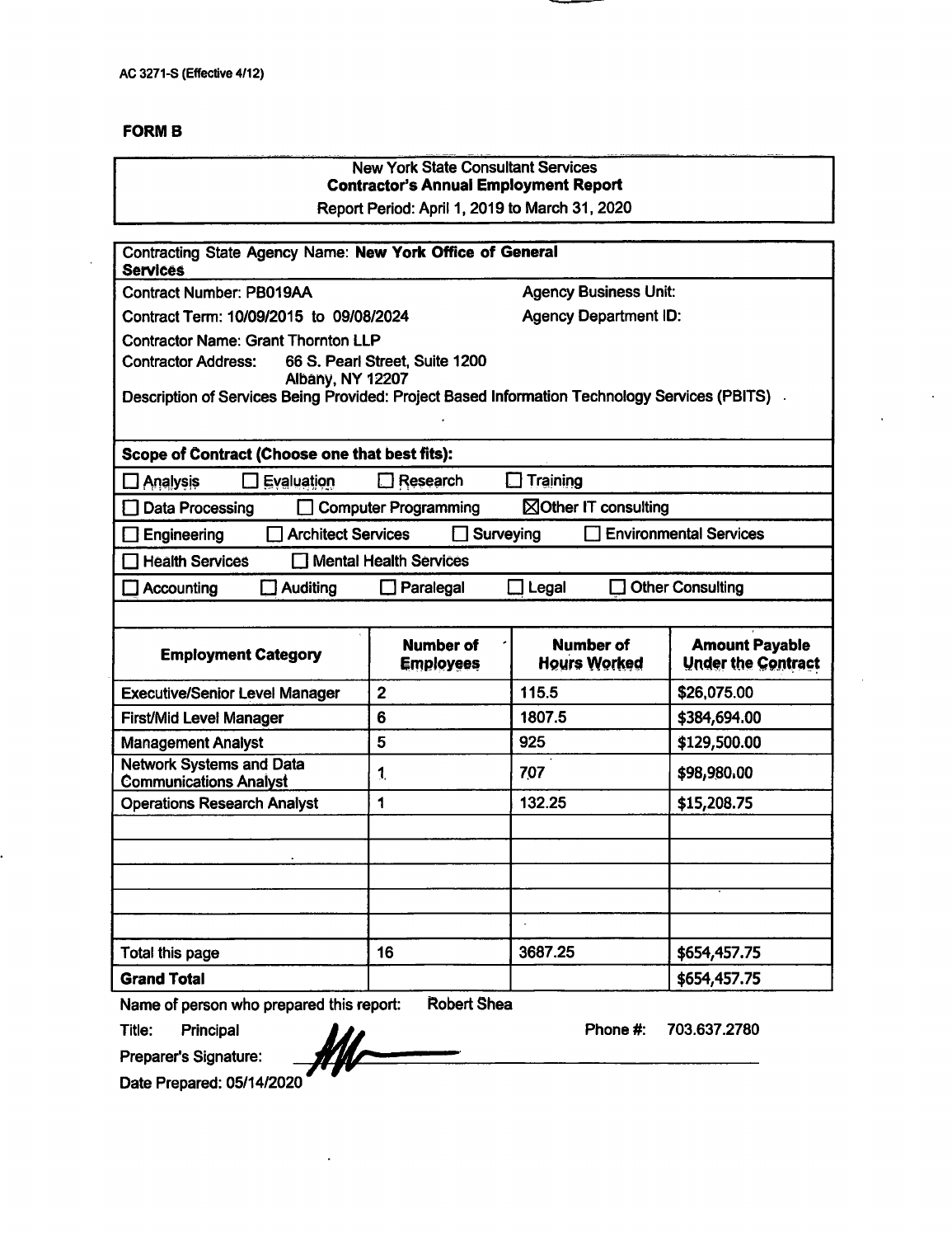#### **FORMB**

# New York State Consultant Services **Contractor's Annual Employment Report**

Report Period: April 1, 2019 to March 31, 2020

| Contracting State Agency Name: New York State Office of General Services                                   |                                            |                                         |                                                    |
|------------------------------------------------------------------------------------------------------------|--------------------------------------------|-----------------------------------------|----------------------------------------------------|
| <b>Contract Number: PB122AA</b>                                                                            | $06$ sol<br><b>Agency Business Unit: 1</b> |                                         |                                                    |
| Contract Term: 01/11/2016 to 09/8/2024                                                                     |                                            | <b>Agency Department ID:</b>            | 1140246                                            |
| Contractor Name: RKV Technologies, Inc.                                                                    |                                            |                                         |                                                    |
| Contractor Address: 3219 Emerald Lane, Suite 1100, Jefferson City, MO 65109                                |                                            |                                         |                                                    |
| Description of Services Being Provided: Project Based Information Technology Consulting<br><b>Services</b> |                                            |                                         |                                                    |
|                                                                                                            |                                            |                                         |                                                    |
| Scope of Contract (Choose one that best fits):                                                             |                                            |                                         |                                                    |
| $\boxtimes$ Analysis<br>Evaluation                                                                         | Research                                   | Training                                |                                                    |
| Data Processing<br>$\Box$ Computer Programming                                                             |                                            | $\Box$ Other IT consulting              |                                                    |
| Engineering<br><b>Architect Services</b>                                                                   | $\Box$ Surveying                           | <b>Environmental Services</b>           |                                                    |
| <b>Health Services</b><br><b>Nental Health Services</b>                                                    |                                            |                                         |                                                    |
| <b>Accounting</b><br>$\exists$ Auditing                                                                    | $\Box$ Paralegal<br>$\square$ Legal        | <b>Other Consulting</b>                 |                                                    |
| <b>Employment Category</b>                                                                                 | <b>Number of</b><br><b>Employees</b>       | <b>Number of</b><br><b>Hours Worked</b> | <b>Amount Payable</b><br><b>Under the Contract</b> |
| <b>Information Technology Project</b><br>Manager                                                           | 1.00                                       | 1,270.50                                | \$155,841.47                                       |
| <b>Computer Systems Analyst</b>                                                                            | 1.00                                       | 755.00                                  | \$105,402.54                                       |
|                                                                                                            | 0.00                                       | 0.00                                    | \$0.00                                             |
|                                                                                                            | 0.00                                       | 0.00                                    | \$0.00                                             |
|                                                                                                            | 0.00                                       | 0.00                                    | \$0.00                                             |
|                                                                                                            | 0.00                                       | 0.00                                    | \$0.00                                             |
|                                                                                                            | 0.00                                       | 0.00                                    | \$0.00                                             |
|                                                                                                            | 0.00                                       | 0.00                                    | \$0.00                                             |
|                                                                                                            | 0.00                                       | 0.00                                    | \$0.00                                             |
|                                                                                                            | 0.00                                       | 0.00                                    | \$0.00                                             |
|                                                                                                            | 0.00                                       | 0.00                                    | \$0.00                                             |
|                                                                                                            | 0.00                                       | 0.00                                    | \$0.00                                             |
|                                                                                                            | 0.00                                       | 0.00                                    | \$0.00                                             |
| <b>Total this Page</b>                                                                                     | 2.00                                       | 2,025.50                                | \$261,244.01                                       |
| <b>Grand Total</b>                                                                                         |                                            |                                         |                                                    |

**Name of person who prepared this report: Robert D. Myers**

**Title: President & CEO** <u>Myero</u> **Preparer's Signature:** دىر **Date Prepared: 04/10/2020**

**Phone #: 573-635-9979**

**(Use additional pages, if necessary) Page <sup>1</sup> of <sup>1</sup>**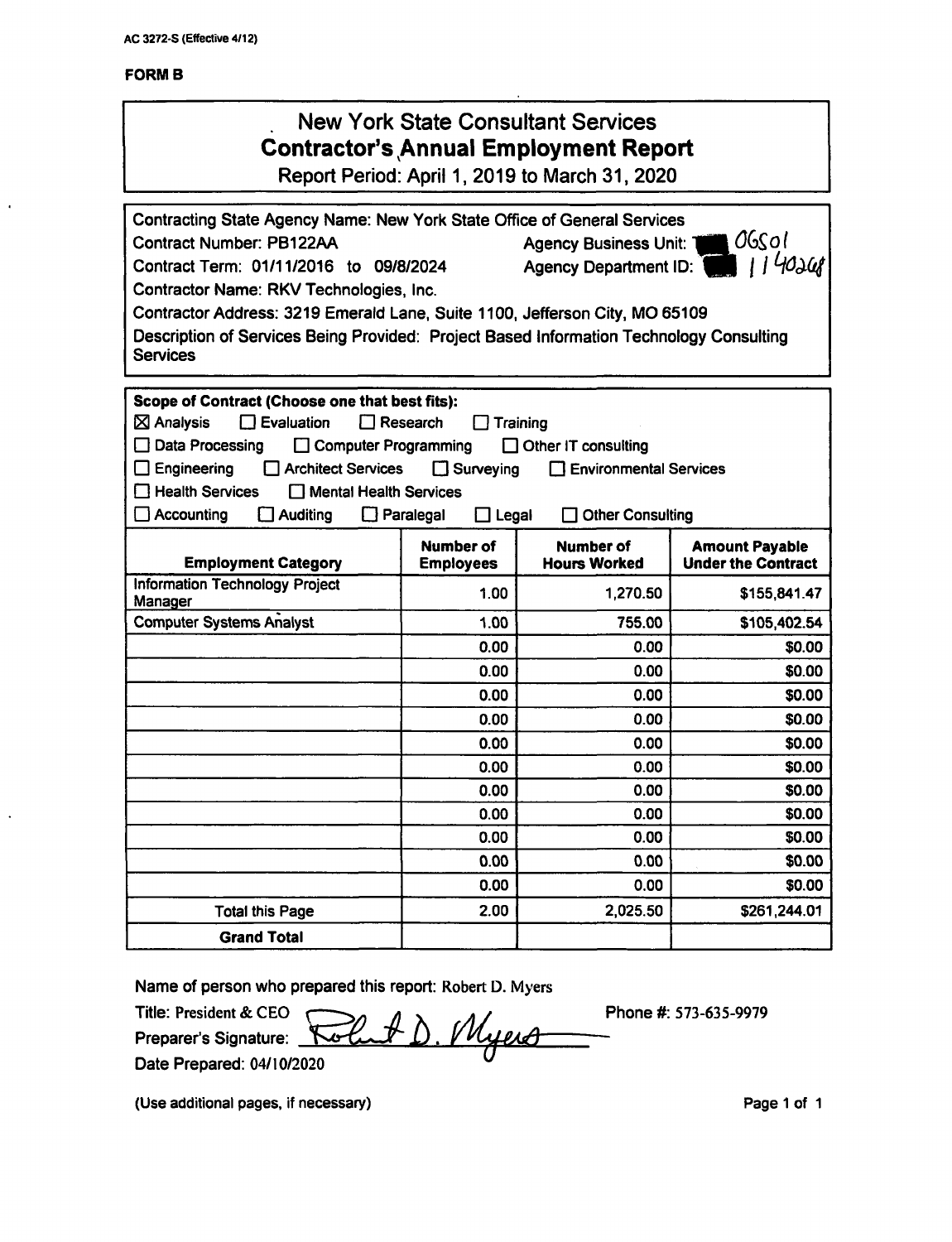#### New York State Consultant Services **Contractor's Annual Employment Report** Report Period: April 1, 2019 to March 31, 2020

Contracting State Agency Name; **NYS Office of General Services** Agency Business Unit; OGS01 Agency Department ID: 1140268 Contract Number; PC67444 Contract Term: 04/15/2016 to 04/14/2021 Contractor Name; Library Video Company d/b/a SAFARI Montage Contractor Address; Five Tower Bridge, 300 Barr Harbor Drive, Suite 700, West Conshohocken, PA 19428 Description of Services Being Provided; Audio Visual Equipment & Accessories **Scope of Contract (Choose one that best fits):**  $\Box$  Analysis  $\Box$  Evaluation  $\Box$  Research  $\boxtimes$  Training □ Data Processing □ Computer Programming □ □ Other IT consulting  $\Box$  Engineering  $\Box$  Architect Services  $\Box$  Surveying  $\Box$  Environmental Services  $\Box$  Health Services  $\Box$  Mental Health Services Accounting Auditing Paralegal Legal Other Consulting **Number of Hours Worked Amount Payable Under the Contract Number of Employment Category** Total this page 0 0 \$ 0.00 **Grand Total** 0 0 0

Name of person who prepared this report: Judith C. Koss

Title: General Counsel

Preparer's Signature;

Date Prepared: 04/24/2020

(Use additional pages, if necessary)

 $J$ udith  $K$ oss,o $\frac{D_{opt}^{(b)}}{D_{opt}}$   $\frac{D_{opt}^{(b)}}{D_{opt}}$   $\frac{D_{opt}}{D_{opt}}$   $\frac{D_{opt}}{D_{opt}}$  and  $\frac{D_{opt}}{D_{opt}}$  and  $\frac{D_{opt}}{D_{opt}}$  and  $\frac{D_{opt}}{D_{opt}}$  and  $\frac{D_{opt}}{D_{opt}}$  and  $\frac{D_{opt}}{D_{opt}}$  and  $\frac{D_{opt}}{D_{opt}}$  and  $\frac{D_{opt}}{D_{opt}}$  and

Page <sup>1</sup> of <sup>1</sup>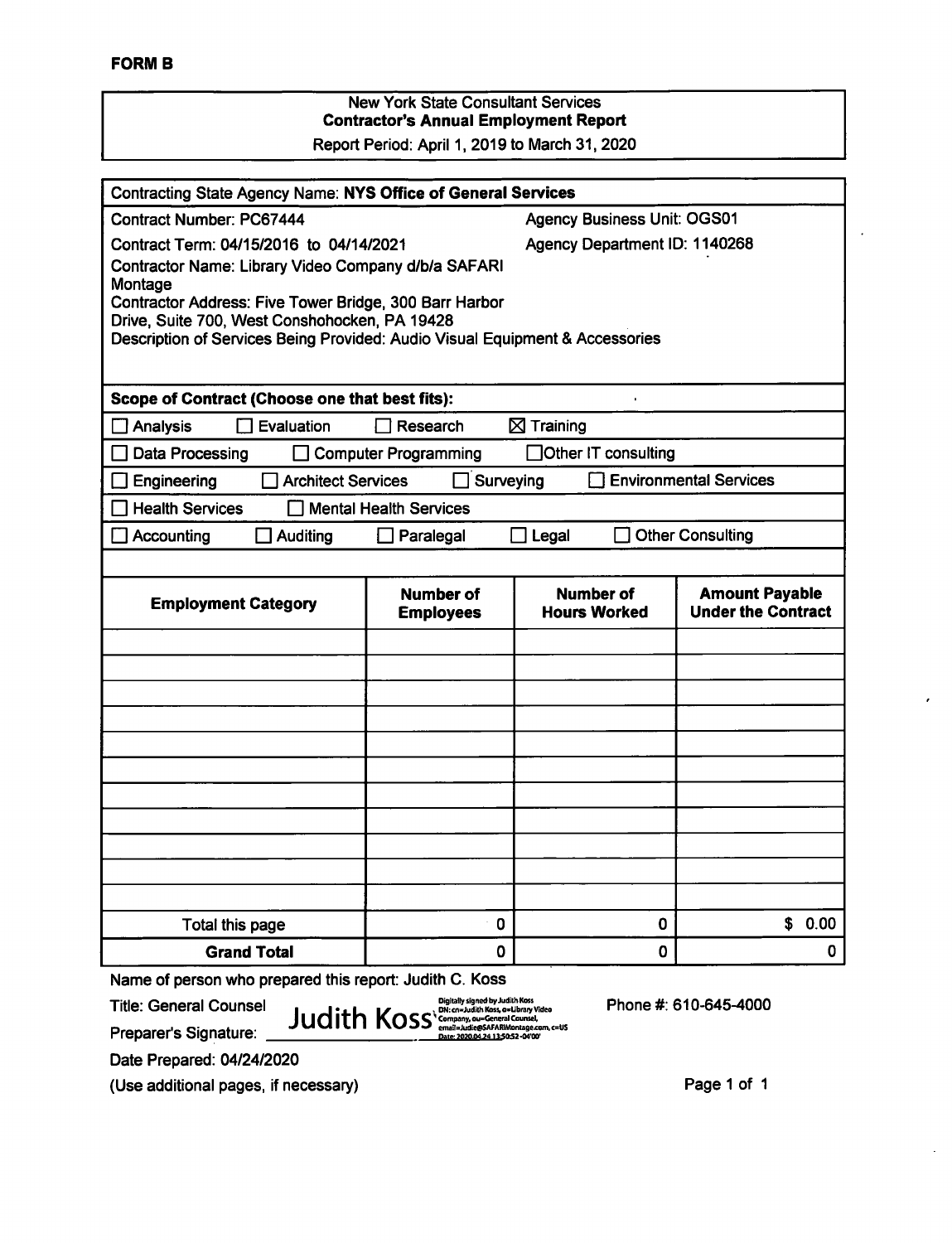### **State Consultant Services Contractor's Annual Employment Report**

#### **Report Period: April 1,2019 to March 31,2020**

Contracting State Agency Name: OGS ^ Office of General Services

Contract Number; MBITS - PH65768 Contract Term:: 11/01/2012 to 10/31/2017 (CONTRACT EXTENSION through June 2019) Contractor Name: Computer Aid, Inc. Contractor Address: 1390 Ridgeview Drive, Allentown, PA 18104 Description of Services Being Provided: IT Consulting Services

 $\lambda$ 

Scope of Contract (Choose one that best fits): Analysis X Evaluation  $\Box$  Research  $\Box$  Training  $\Box$ <br>Data Processing  $\Box$  Computer Programming Other IT Consulting X Data Processing  $\Box$  Computer Programming Other<br>Engineering  $\Box$  Architect Services  $\Box$  Surveying  $\Box$ Environmental Services  $\square$ Health Services **Mental Health Services**  $\Box$ Accounting  $\Box$  Auditing  $\Box$  Paralegal  $\Box$  Legal  $\Box$  Other Consulting  $\Box$ 

| <b>Employment Category</b>                             | # of<br><b>Employees</b> | <b>Total Hours</b> | <b>Amount Payable</b><br><b>Lunder Contract</b> |
|--------------------------------------------------------|--------------------------|--------------------|-------------------------------------------------|
| <b>Computer Network Architects 15-1143.00</b>          | 3                        | 5322.25            | \$474,971.08                                    |
| <b>Computer Network Support Specialists 15-1152.00</b> |                          | 1192               | \$58,706.00                                     |
| <b>Computer Programmers 15-1021.00</b>                 |                          | 1533               | \$102,726.50                                    |
| <b>Computer User Support Specialist 15-1151.01</b>     | 5                        | 9077.25            | \$544,769.58                                    |
| Information Security Analysts - 15.1122.00             |                          | 584                | \$42,264.08                                     |
| Software Developers, Applications - 15-1132.00         |                          | 3847.75            | \$246,230.64                                    |
| <b>TOTALS</b>                                          | 15                       | 21556.25           | \$1,469,667.88                                  |
|                                                        |                          |                    |                                                 |
|                                                        |                          |                    |                                                 |
|                                                        |                          |                    |                                                 |

Name of person who prepared **this re**port: Taniny Harper Preparer's Signature: Title: CHRO X Title: CHRO<br>Date Prepared: 05/14*2*020

Use additional pages if necessary)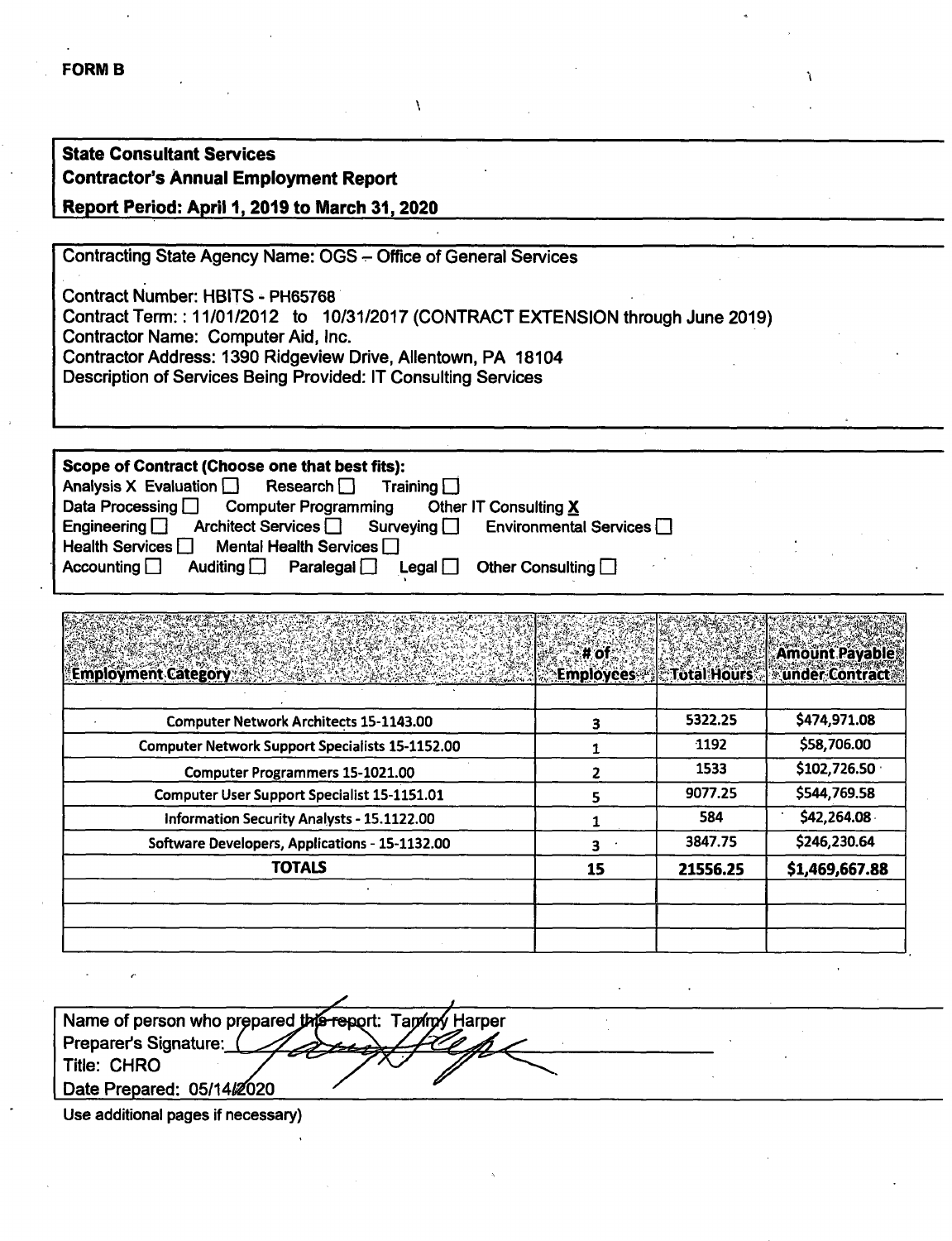#### **FORMB**

## New York State Consultant Services **Contractor's Annual Employment Report** Report Period; **April 1, 2019 to March 31,2020** NYS OGS Contracting State Agency Name: Contract Number:  $\overline{D}NZOSAF$  Agency Business Unit:  $11400668$ Agency Department ID: Contract Term:  $4/\sqrt{9}$  to  $1/31/20$ Contractor Name: **New York State Technology Enterprise Corporation (NYSTEC)** Contractor Address; **99 Otis Street, 2"'\* Floor, Rome, NY 13441** Description of Services Being Provided: HRMS PeopleSoft GAP Resolution **Scope of Contract (Choose one that best fits):** Analysis **Evaluation Research Finallysis** Research **E** Data Processing O Computer Programming **■Mother IT consulting** Engineering **Engineering** Architect Services **Surveying** Environmental Services  $\Box$  Health Services  $\Box$  Mental Health Services Accounting Auditing Paralegal Legal Other Consulting

| <b>Employment Category</b>                                    | Number of<br><b>Employees</b> | Number of hours to be<br>worked | <b>Amount Payable Under</b><br>the Contract |
|---------------------------------------------------------------|-------------------------------|---------------------------------|---------------------------------------------|
| 11-3021.00 Computer and<br><b>Information Systems Manager</b> |                               | 1,000.50                        | 9289,878.26                                 |
|                                                               |                               |                                 |                                             |
| Total this page                                               |                               | 1,600.50                        | \$289,878.26                                |
| <b>Grand Total</b>                                            |                               | 1,600.50                        | \$289.878.26                                |

Name of person who prepared this report; **Michael J. Tallman**

**Title: Contracts Manager Preparer's Signature:**

Uebel J Le

**Phone #: 315-334-7843 [mtallman@nvstec.com](mailto:mtallman@nvstec.com)**

Date Prepared: **5/12/2020**

(Use additional pages, if necessary).  $\mathcal{A}$  *O699* Page 1 of 1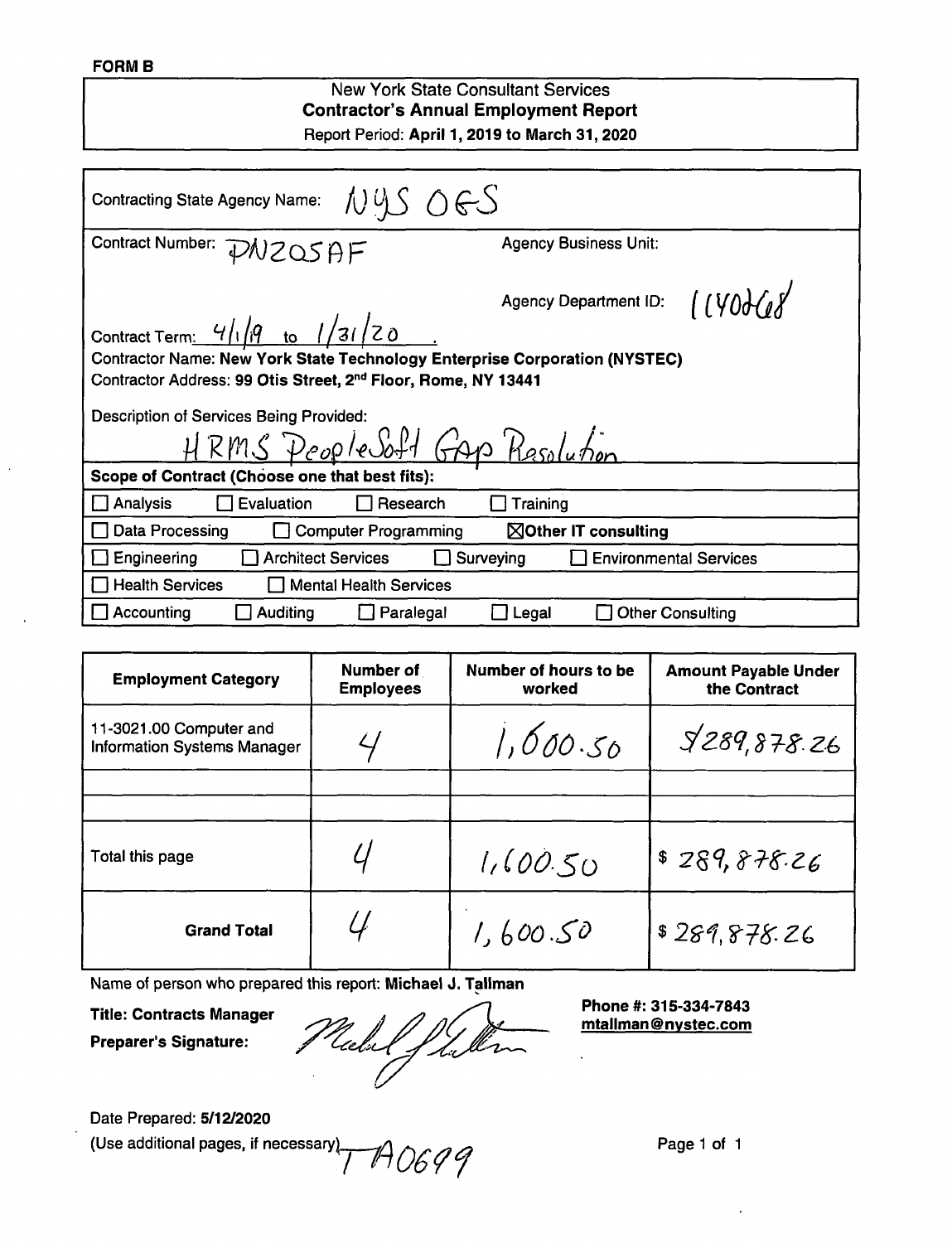#### **New York State Consultant Services Contractor's Annual Employment Report** Report Period: **April 1, 2019 to March 31, 2020**

| NUS OGS<br><b>Contracting State Agency Name:</b>                                                                                                                    |                                             |  |  |  |
|---------------------------------------------------------------------------------------------------------------------------------------------------------------------|---------------------------------------------|--|--|--|
| Contract Number: OGSOI - PNZOSAG-<br>1140000                                                                                                                        | <b>Agency Business Unit:</b>                |  |  |  |
| Agency Department ID:   140 XL8<br>Contract Term: $\frac{12}{119}$ to $\frac{3}{525}$<br>Contractor Name: New York State Technology Enterprise Corporation (NYSTEC) |                                             |  |  |  |
| Contractor Address: 99 Otis Street, 2 <sup>nd</sup> Floor, Rome, NY 13441                                                                                           |                                             |  |  |  |
| Description of Services Being Provided:                                                                                                                             |                                             |  |  |  |
| HRMS Project Minigenent Assistance                                                                                                                                  |                                             |  |  |  |
| Scope of Contract (Choose one that best fits):                                                                                                                      |                                             |  |  |  |
| Evaluation<br>Research<br>Analysis                                                                                                                                  | Training                                    |  |  |  |
| Data Processing<br><b>Computer Programming</b>                                                                                                                      | $\boxtimes$ Other IT consulting             |  |  |  |
| <b>Architect Services</b><br>Engineering                                                                                                                            | <b>Environmental Services</b><br>Surveying. |  |  |  |
| <b>Health Services</b><br><b>Mental Health Services</b>                                                                                                             |                                             |  |  |  |
| Accounting<br><b>Auditing</b><br>Paralegal                                                                                                                          | <b>Other Consulting</b><br>Legal            |  |  |  |

| <b>Employment Category</b>                                    | Number of<br><b>Employees</b> | Number of hours to be<br>worked | <b>Amount Payable Under</b><br>the Contract |
|---------------------------------------------------------------|-------------------------------|---------------------------------|---------------------------------------------|
| 11-3021.00 Computer and<br><b>Information Systems Manager</b> |                               |                                 | 1,322.75   \$249,457.11                     |
|                                                               |                               |                                 |                                             |
| Total this page                                               |                               | 1,322.75                        | 8249457.11                                  |
| <b>Grand Total</b>                                            |                               | 1,322.75                        | s249,457.11                                 |

Name of person who prepared this report: **Michael J. Tallman**

**Title: Contracts Manager**

Phone #: 315-334-7843<br> *I Jull* 1 Michel

**Preparer's Signature:**

Date Prepared: **5/12/2020**

(Use additional pages, if necessary)  $\overline{177}$  Page 1 of 1